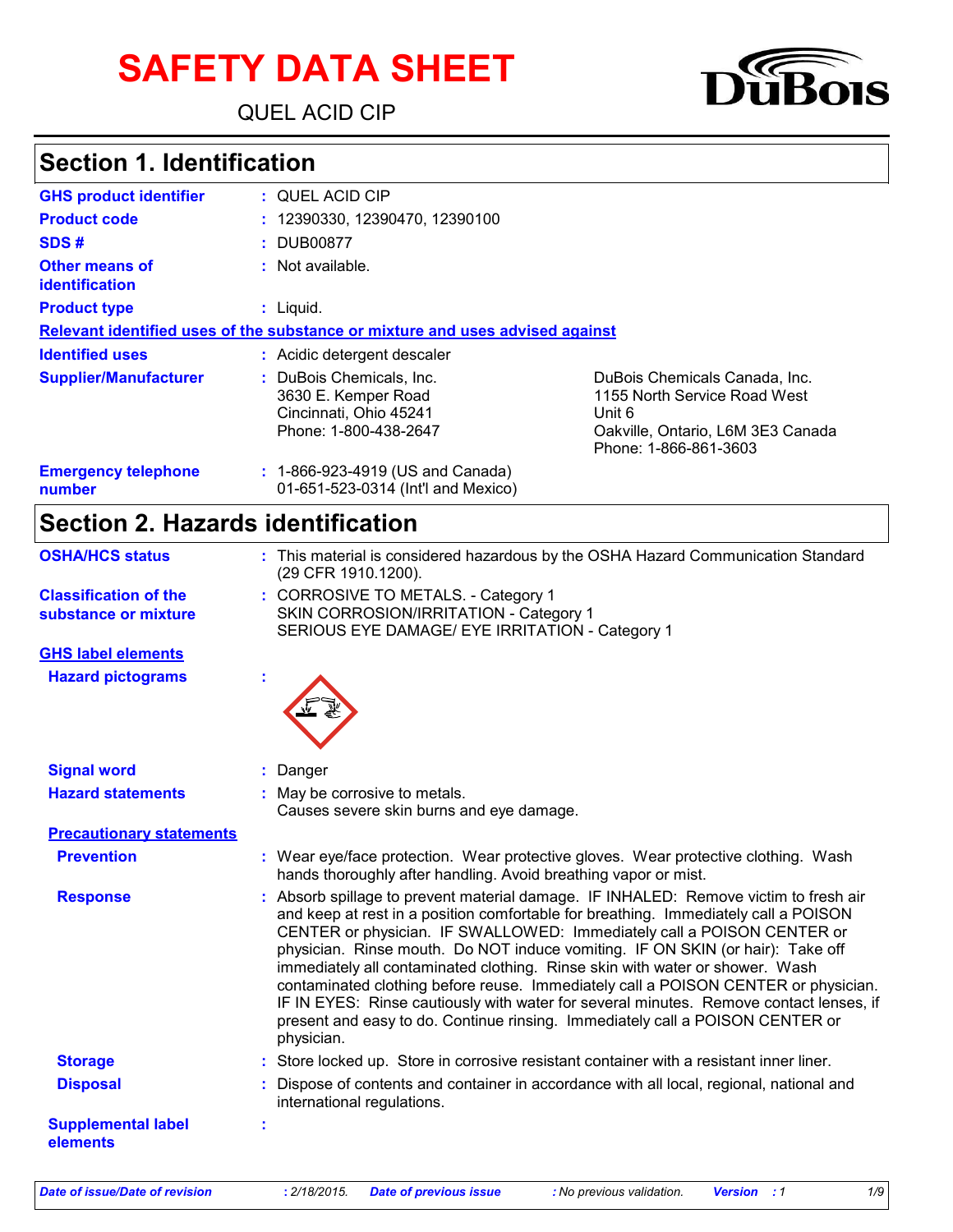### **Section 2. Hazards identification**

**Hazards not otherwise classified**

**:** None known.

# **Section 3. Composition/information on ingredients**

| <b>Ingredient name</b>          | $\frac{9}{6}$                 | <b>CAS number</b>      |
|---------------------------------|-------------------------------|------------------------|
| Initric acid<br>phosphoric acid | $20 - 30$<br><u>5 -</u><br>10 | 7697-37-2<br>7664-38-2 |

Any concentration shown as a range is to protect confidentiality or is due to batch variation.

**There are no additional ingredients present which, within the current knowledge of the supplier and in the concentrations applicable, are classified as hazardous to health or the environment and hence require reporting in this section.**

**Occupational exposure limits, if available, are listed in Section 8.**

### **Section 4. First aid measures**

#### **Description of necessary first aid measures**

| <b>Eye contact</b>                                 | : Get medical attention immediately. Call a poison center or physician. Immediately flush<br>eyes with plenty of water, occasionally lifting the upper and lower eyelids. Check for and<br>remove any contact lenses. Continue to rinse for at least 10 minutes. Chemical burns<br>must be treated promptly by a physician.                                                                                                                                                                                                                                                                                                                                                                                                                                                                                                                                                                                  |
|----------------------------------------------------|--------------------------------------------------------------------------------------------------------------------------------------------------------------------------------------------------------------------------------------------------------------------------------------------------------------------------------------------------------------------------------------------------------------------------------------------------------------------------------------------------------------------------------------------------------------------------------------------------------------------------------------------------------------------------------------------------------------------------------------------------------------------------------------------------------------------------------------------------------------------------------------------------------------|
| <b>Inhalation</b>                                  | : Get medical attention immediately. Call a poison center or physician. Remove victim to<br>fresh air and keep at rest in a position comfortable for breathing. If it is suspected that<br>fumes are still present, the rescuer should wear an appropriate mask or self-contained<br>breathing apparatus. If not breathing, if breathing is irregular or if respiratory arrest<br>occurs, provide artificial respiration or oxygen by trained personnel. It may be<br>dangerous to the person providing aid to give mouth-to-mouth resuscitation. If<br>unconscious, place in recovery position and get medical attention immediately. Maintain<br>an open airway. Loosen tight clothing such as a collar, tie, belt or waistband. In case of<br>inhalation of decomposition products in a fire, symptoms may be delayed. The exposed<br>person may need to be kept under medical surveillance for 48 hours. |
| <b>Skin contact</b>                                | : Get medical attention immediately. Call a poison center or physician. Wash<br>contaminated skin with soap and water. Remove contaminated clothing and shoes.<br>Wash contaminated clothing thoroughly with water before removing it, or wear gloves.<br>Continue to rinse for at least 10 minutes. Chemical burns must be treated promptly by a<br>physician. Wash clothing before reuse. Clean shoes thoroughly before reuse.                                                                                                                                                                                                                                                                                                                                                                                                                                                                             |
| <b>Ingestion</b>                                   | : Get medical attention immediately. Call a poison center or physician. Wash out mouth<br>with water. Remove dentures if any. Remove victim to fresh air and keep at rest in a<br>position comfortable for breathing. If material has been swallowed and the exposed<br>person is conscious, give small quantities of water to drink. Stop if the exposed person<br>feels sick as vomiting may be dangerous. Do not induce vomiting unless directed to do<br>so by medical personnel. If vomiting occurs, the head should be kept low so that vomit<br>does not enter the lungs. Chemical burns must be treated promptly by a physician.<br>Never give anything by mouth to an unconscious person. If unconscious, place in<br>recovery position and get medical attention immediately. Maintain an open airway.<br>Loosen tight clothing such as a collar, tie, belt or waistband.                          |
| Most important symptoms/effects, acute and delayed |                                                                                                                                                                                                                                                                                                                                                                                                                                                                                                                                                                                                                                                                                                                                                                                                                                                                                                              |
| <b>Potential acute health effects</b>              |                                                                                                                                                                                                                                                                                                                                                                                                                                                                                                                                                                                                                                                                                                                                                                                                                                                                                                              |
| <b>Eye contact</b>                                 | : Causes serious eye damage.                                                                                                                                                                                                                                                                                                                                                                                                                                                                                                                                                                                                                                                                                                                                                                                                                                                                                 |
| المتماثلة والمساميل                                | . Mai ciudad participat di di di latin initativa caraccerta de de concentrativa                                                                                                                                                                                                                                                                                                                                                                                                                                                                                                                                                                                                                                                                                                                                                                                                                              |

| <b>Inhalation</b>   | : May give off gas, vapor or dust that is very irritating or corrosive to the respiratory<br>system. Exposure to decomposition products may cause a health hazard. Serious<br>effects may be delayed following exposure. |
|---------------------|--------------------------------------------------------------------------------------------------------------------------------------------------------------------------------------------------------------------------|
| <b>Skin contact</b> | : Causes severe burns.                                                                                                                                                                                                   |
| <b>Ingestion</b>    | : Corrosive to the digestive tract. Causes burns. May cause burns to mouth, throat and                                                                                                                                   |

*Date of issue/Date of revision* **:** *2/18/2015. Date of previous issue : No previous validation. Version : 1 2/9*

stomach.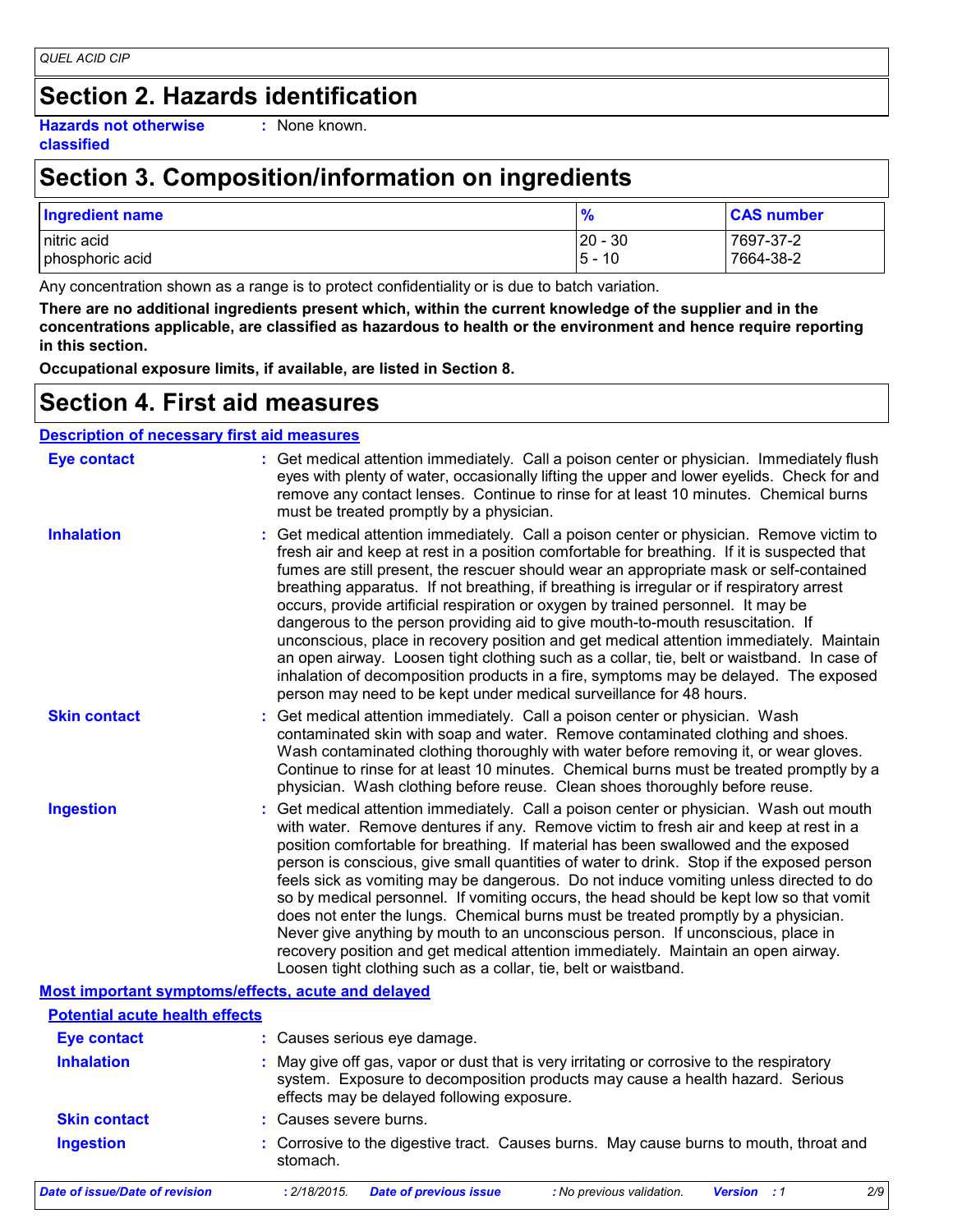### **Section 4. First aid measures**

#### **Over-exposure signs/symptoms**

| <b>Eye contact</b>                         | : Adverse symptoms may include the following:<br>pain<br>watering<br>redness                                                                                             |
|--------------------------------------------|--------------------------------------------------------------------------------------------------------------------------------------------------------------------------|
| <b>Inhalation</b>                          | : No specific data.                                                                                                                                                      |
| <b>Skin contact</b>                        | : Adverse symptoms may include the following:<br>pain or irritation<br>redness<br>blistering may occur                                                                   |
| <b>Ingestion</b>                           | : Adverse symptoms may include the following:<br>stomach pains                                                                                                           |
|                                            | Indication of immediate medical attention and special treatment needed, if necessary                                                                                     |
| <b>Notes to physician</b>                  | : In case of inhalation of decomposition products in a fire, symptoms may be delayed.<br>The exposed person may need to be kept under medical surveillance for 48 hours. |
| <b>Specific treatments</b>                 | : No specific treatment.                                                                                                                                                 |
| See toxicological information (Section 11) |                                                                                                                                                                          |

# **Section 5. Fire-fighting measures**

| <b>Extinguishing media</b>                               |                                                                                                                                                                        |
|----------------------------------------------------------|------------------------------------------------------------------------------------------------------------------------------------------------------------------------|
| <b>Suitable extinguishing</b><br>media                   | : Use an extinguishing agent suitable for the surrounding fire.                                                                                                        |
| Unsuitable extinguishing<br>media                        | : None known.                                                                                                                                                          |
| <b>Specific hazards arising</b><br>from the chemical     | : In a fire or if heated, a pressure increase will occur and the container may burst.                                                                                  |
| <b>Hazardous thermal</b><br>decomposition products       | Decomposition products may include the following materials:<br>nitrogen oxides<br>phosphorus oxides                                                                    |
| <b>Special protective</b><br>equipment for fire-fighters | Fire-fighters should wear appropriate protective equipment and self-contained breathing<br>apparatus (SCBA) with a full face-piece operated in positive pressure mode. |

# **Section 6. Accidental release measures**

| <b>Personal precautions</b>      | : No action shall be taken involving any personal risk or without suitable training.<br>Evacuate surrounding areas. Keep unnecessary and unprotected personnel from<br>entering. Do not touch or walk through spilled material. Do not breathe vapor or mist.<br>Provide adequate ventilation. Wear appropriate respirator when ventilation is<br>inadequate. Put on appropriate personal protective equipment. |
|----------------------------------|-----------------------------------------------------------------------------------------------------------------------------------------------------------------------------------------------------------------------------------------------------------------------------------------------------------------------------------------------------------------------------------------------------------------|
| <b>Environmental precautions</b> | Avoid dispersal of spilled material and runoff and contact with soil, waterways, drains<br>and sewers. Inform the relevant authorities if the product has caused environmental<br>pollution (sewers, waterways, soil or air).                                                                                                                                                                                   |
| <b>Methods for cleaning up</b>   |                                                                                                                                                                                                                                                                                                                                                                                                                 |
| <b>Small spill</b>               | : Stop leak if without risk. Move containers from spill area. Dilute with water and mop up<br>if water-soluble. Alternatively, or if water-insoluble, absorb with an inert dry material and<br>place in an appropriate waste disposal container. Absorb spillage to prevent material<br>damage. Dispose of via a licensed waste disposal contractor.                                                            |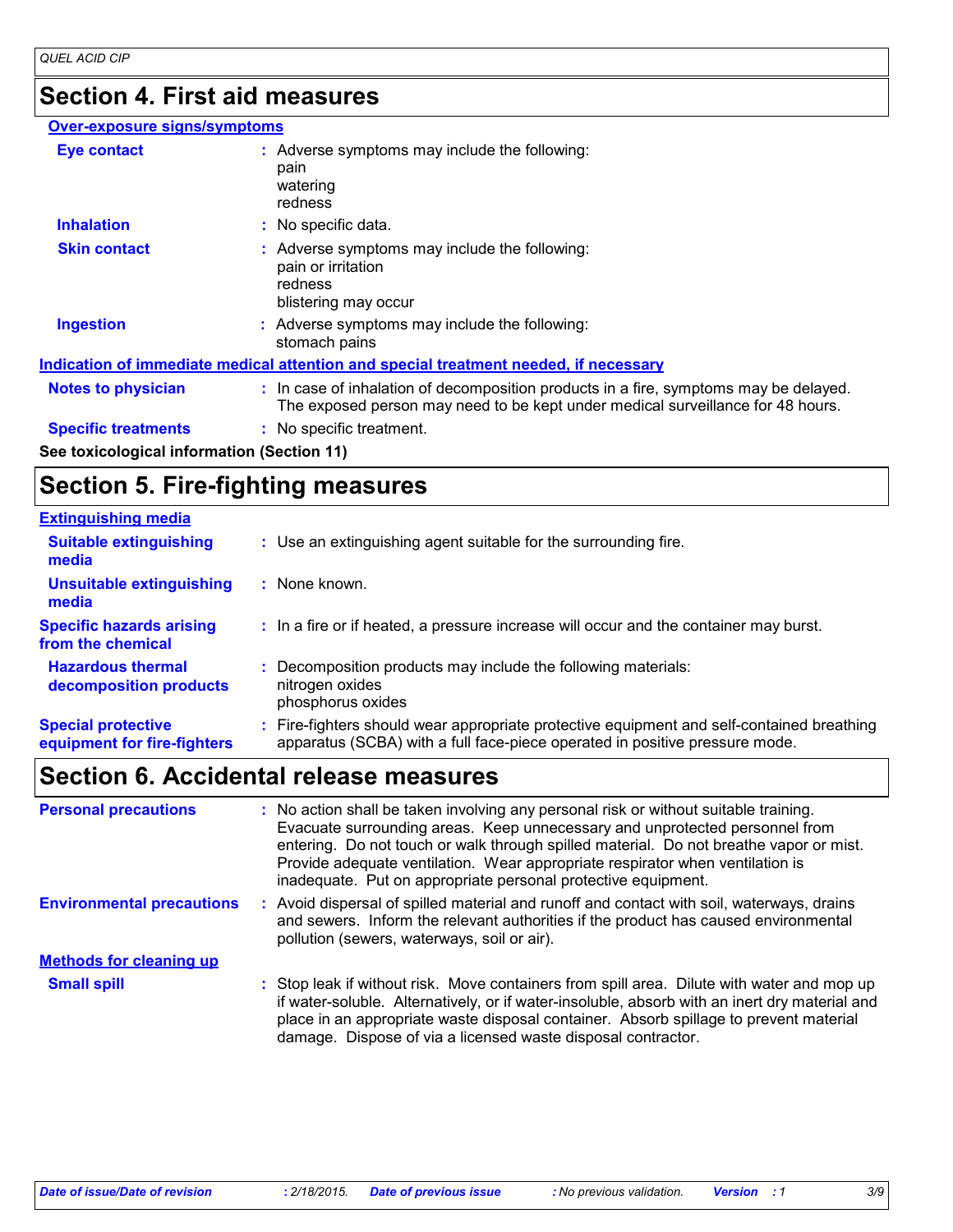### **Section 6. Accidental release measures**

| Π<br>o<br>- 1<br>s |  |
|--------------------|--|
|--------------------|--|

**Large spill Example 1 :** Stop leak if without risk. Move containers from spill area. Absorb spillage to prevent material damage. Approach release from upwind. Prevent entry into sewers, water courses, basements or confined areas. Wash spillages into an effluent treatment plant or proceed as follows. Contain and collect spillage with non-combustible, absorbent material e.g. sand, earth, vermiculite or diatomaceous earth and place in container for disposal according to local regulations (see Section 13). The spilled material may be neutralized with sodium carbonate, sodium bicarbonate or sodium hydroxide. Dispose of via a licensed waste disposal contractor. Contaminated absorbent material may pose the same hazard as the spilled product. Note: see Section 1 for emergency contact information and Section 13 for waste disposal.

### **Section 7. Handling and storage**

**Handling** entries a metal on appropriate personal protective equipment (see Section 8). Do not get in eyes or and on skin or clothing. Do not breathe vapor or mist. Do not ingest. If during normal use the material presents a respiratory hazard, use only with adequate ventilation or wear appropriate respirator. Keep in the original container or an approved alternative made from a compatible material, kept tightly closed when not in use. Keep away from alkalis. Empty containers retain product residue and can be hazardous. Do not reuse container. Absorb spillage to prevent material damage.

**Storage** Store in accordance with local regulations. Store in original container protected from direct sunlight in a dry, cool and well-ventilated area, away from incompatible materials (see Section 10) and food and drink. Store in corrosive resistant container with a resistant inner liner. Store locked up. Separate from alkalis. Keep container tightly closed and sealed until ready for use. Containers that have been opened must be carefully resealed and kept upright to prevent leakage. Do not store in unlabeled containers. Use appropriate containment to avoid environmental contamination.

### **Section 8. Exposure controls/personal protection**

#### **Control parameters**

#### **Occupational exposure limits**

| <b>Ingredient name</b>                | CAS#         | <b>ACGIH</b>                                                                                                                                                                                                                                                                                                                                                                                    | <b>OSHA</b>                                             | <b>Mexico</b>                                                                                                                                  |
|---------------------------------------|--------------|-------------------------------------------------------------------------------------------------------------------------------------------------------------------------------------------------------------------------------------------------------------------------------------------------------------------------------------------------------------------------------------------------|---------------------------------------------------------|------------------------------------------------------------------------------------------------------------------------------------------------|
| nitric acid                           | 7697-37-2    | TWA: 2 ppm 8 hours.<br>TWA: 5.2 mg/m <sup>3</sup> 8<br>hours.<br>STEL: 4 ppm 15<br>minutes.<br>STEL: 10 mg/m <sup>3</sup> 15<br>minutes.                                                                                                                                                                                                                                                        | TWA: 2 ppm 8 hours.<br>TWA: $5 \text{ mg/m}^3$ 8 hours. | LMPE-PPT: 2 ppm 8<br>lhours.<br>LMPE-PPT: $5 \text{ mg/m}^3$ 8<br>hours.<br>LMPE-CT: $10 \text{ mg/m}^3$<br>15 minutes.<br>LMPE-CT: 4 ppm $15$ |
| phosphoric acid                       | 7664-38-2    | TWA: 1 $mg/m3$ 8 hours.<br>STEL: 3 mg/m <sup>3</sup> 15<br>minutes.                                                                                                                                                                                                                                                                                                                             | TWA: 1 mg/m <sup>3</sup> 8 hours.                       | minutes.<br>LMPE-PPT: 1 $mg/m^3$ 8<br>hours.<br>LMPE-CT: 3 mg/m <sup>3</sup> 15<br>minutes.                                                    |
| <b>Engineering measures</b>           |              | If user operations generate dust, fumes, gas, vapor or mist, use process enclosures,<br>local exhaust ventilation or other engineering controls to keep worker exposure to<br>airborne contaminants below any recommended or statutory limits.                                                                                                                                                  |                                                         |                                                                                                                                                |
| <b>Hygiene measures</b>               |              | Wash hands, forearms and face thoroughly after handling chemical products, before<br>eating, smoking and using the lavatory and at the end of the working period.<br>Appropriate techniques should be used to remove potentially contaminated clothing.<br>Wash contaminated clothing before reusing. Ensure that eyewash stations and safety<br>showers are close to the workstation location. |                                                         |                                                                                                                                                |
| <b>Date of issue/Date of revision</b> | : 2/18/2015. | <b>Date of previous issue</b>                                                                                                                                                                                                                                                                                                                                                                   | : No previous validation.                               | 4/9<br><b>Version</b><br>$\cdot$ :1                                                                                                            |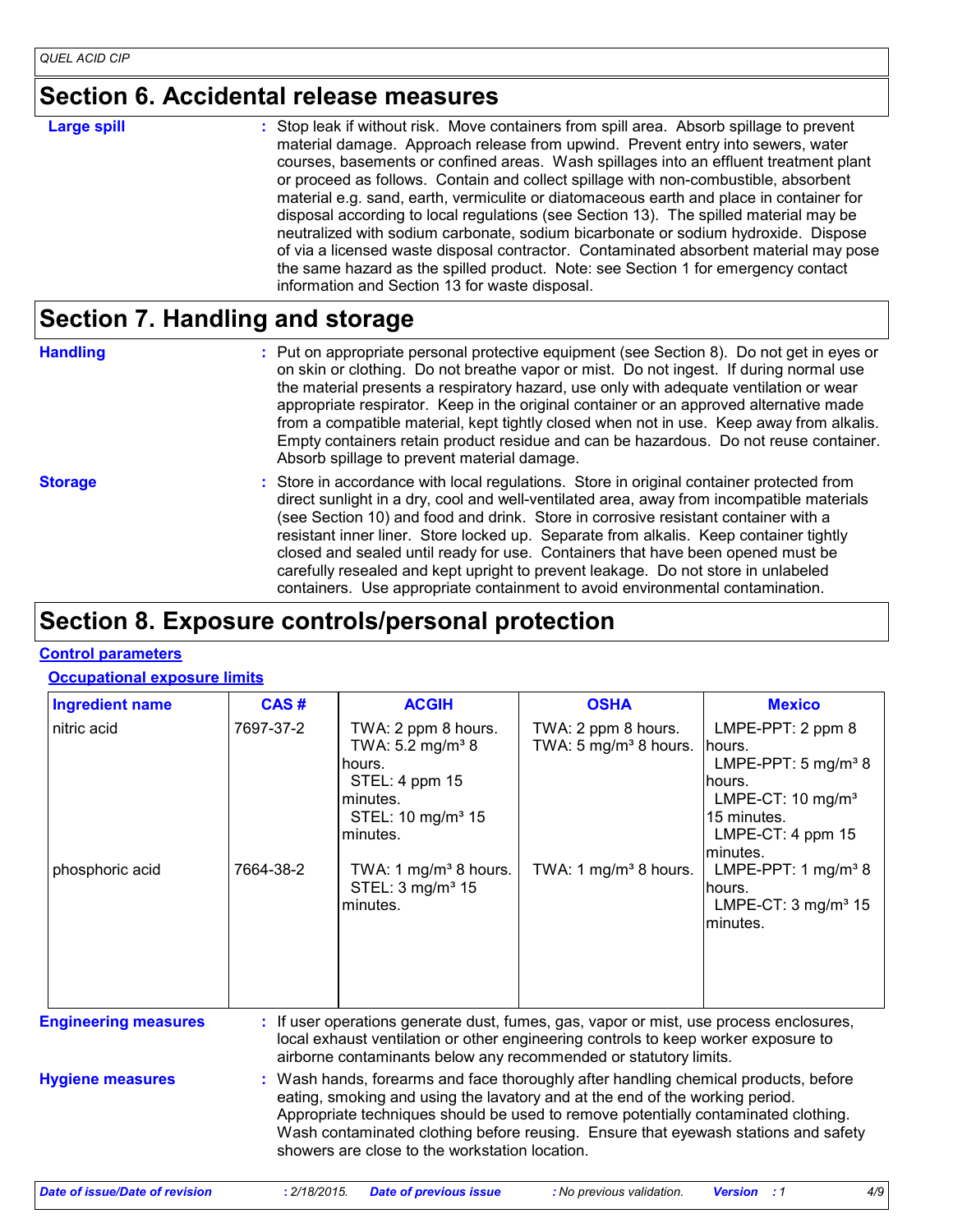# **Section 8. Exposure controls/personal protection**

| <b>Personal protection</b>                           |                                                                                                                                                                                                                                                                                                                                 |
|------------------------------------------------------|---------------------------------------------------------------------------------------------------------------------------------------------------------------------------------------------------------------------------------------------------------------------------------------------------------------------------------|
| <b>Respiratory</b>                                   | : If a risk assessment indicates this is necessary, use a properly fitted, air-purifying or<br>airfed respirator complying with an approved standard. Respirator selection must be<br>based on known or anticipated exposure levels, the hazards of the product and the safe<br>working limits of the selected respirator.      |
| <b>Hands</b>                                         | : Chemical-resistant, impervious gloves complying with an approved standard should be<br>worn at all times when handling chemical products if a risk assessment indicates this is<br>necessary.                                                                                                                                 |
| <b>Eyes</b>                                          | : Safety eyewear complying with an approved standard should be used when a risk<br>assessment indicates this is necessary to avoid exposure to liquid splashes, mists,<br>gases or dusts. Recommended: splash goggles                                                                                                           |
| <b>Skin</b>                                          | : Personal protective equipment for the body should be selected based on the task being<br>performed and the risks involved and should be approved by a specialist before<br>handling this product.                                                                                                                             |
| <b>Environmental exposure</b><br>controls            | : Emissions from ventilation or work process equipment should be checked to ensure<br>they comply with the requirements of environmental protection legislation. In some<br>cases, fume scrubbers, filters or engineering modifications to the process equipment<br>will be necessary to reduce emissions to acceptable levels. |
| <b>Personal protective</b><br>equipment (Pictograms) |                                                                                                                                                                                                                                                                                                                                 |

# **Section 9. Physical and chemical properties**

| <b>Appearance</b>                                 |                                                                                                      |
|---------------------------------------------------|------------------------------------------------------------------------------------------------------|
| <b>Physical state</b>                             | $:$ Liquid.                                                                                          |
| <b>Color</b>                                      | : Colorless.                                                                                         |
| Odor                                              | : acidic smell                                                                                       |
| <b>Odor threshold</b>                             | $:$ Not available.                                                                                   |
| pH                                                | : 15                                                                                                 |
| <b>Melting point</b>                              | : Not available.                                                                                     |
| <b>Boiling point</b>                              | : Not available.                                                                                     |
| <b>Flash point</b>                                | Closed cup: >93.333°C (>200°F) [Pensky-Martens (ASTM D93)] [Product does not<br>sustain combustion.] |
| <b>Burning time</b>                               | : Not applicable.                                                                                    |
| <b>Burning rate</b>                               | : Not applicable.                                                                                    |
| <b>Evaporation rate</b>                           | : Not available.                                                                                     |
| <b>Flammability (solid, gas)</b>                  | : Not available.                                                                                     |
| Lower and upper explosive<br>(flammable) limits   | : Not available.                                                                                     |
| <b>Vapor pressure</b>                             | : Not available.                                                                                     |
| <b>Vapor density</b>                              | : Not available.                                                                                     |
| <b>Relative density</b>                           | : 1.175                                                                                              |
| <b>Solubility</b>                                 | : Easily soluble in the following materials: cold water and hot water.                               |
| <b>Solubility in water</b>                        | : Not available.                                                                                     |
| <b>Partition coefficient: n-</b><br>octanol/water | : Not available.                                                                                     |
| <b>Auto-ignition temperature</b>                  | : Not available.                                                                                     |
| <b>Decomposition temperature</b>                  | : Not available.                                                                                     |

*Date of issue/Date of revision* **:** *2/18/2015. Date of previous issue : No previous validation. Version : 1 5/9*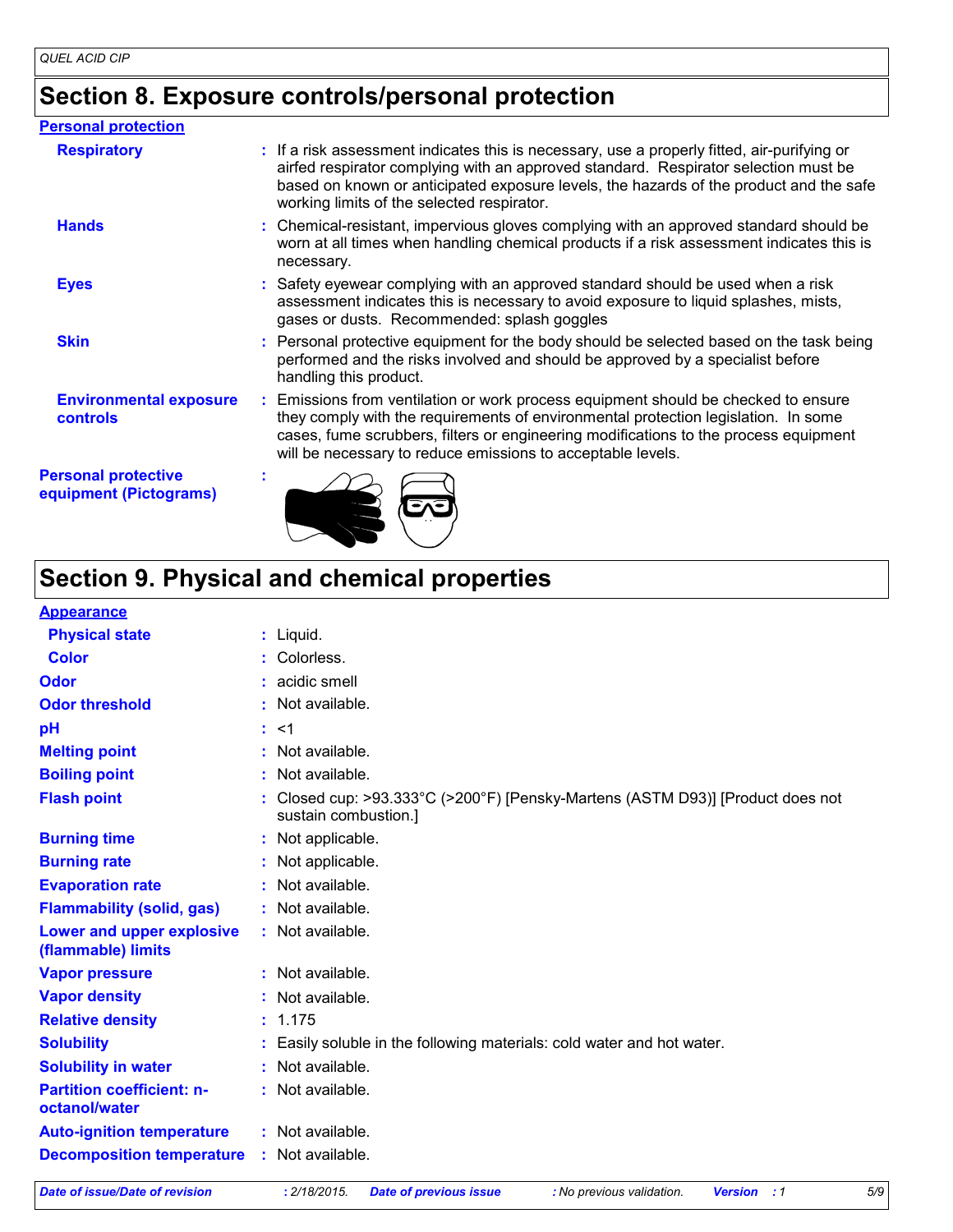# **Section 9. Physical and chemical properties**

| <b>Viscosity</b>            | : Not available. |
|-----------------------------|------------------|
| <b>Elemental Phosphorus</b> | $: 2.4 \%$       |
| <b>VOC content</b>          | : Not available. |

# **Section 10. Stability and reactivity**

| <b>Reactivity</b>                            | : No specific test data related to reactivity available for this product or its ingredients.                                                                                                                                                                                                                                                                                                                                                                                                                                                                                                                                  |
|----------------------------------------------|-------------------------------------------------------------------------------------------------------------------------------------------------------------------------------------------------------------------------------------------------------------------------------------------------------------------------------------------------------------------------------------------------------------------------------------------------------------------------------------------------------------------------------------------------------------------------------------------------------------------------------|
| <b>Chemical stability</b>                    | : The product is stable.                                                                                                                                                                                                                                                                                                                                                                                                                                                                                                                                                                                                      |
| <b>Possibility of hazardous</b><br>reactions | : Under normal conditions of storage and use, hazardous reactions will not occur.                                                                                                                                                                                                                                                                                                                                                                                                                                                                                                                                             |
| <b>Conditions to avoid</b>                   | : No specific data.                                                                                                                                                                                                                                                                                                                                                                                                                                                                                                                                                                                                           |
| <b>Incompatible materials</b>                | Extremely reactive or incompatible with the following materials: oxidizing materials,<br>reducing materials, organic materials and alkalis.                                                                                                                                                                                                                                                                                                                                                                                                                                                                                   |
| <b>Hazardous decomposition</b><br>products   | : Under normal conditions of storage and use, hazardous decomposition products should<br>not be produced.                                                                                                                                                                                                                                                                                                                                                                                                                                                                                                                     |
| <b>Storage</b>                               | : Store in accordance with local regulations. Store in original container protected from<br>direct sunlight in a dry, cool and well-ventilated area, away from incompatible materials<br>(see Section 10) and food and drink. Store in corrosive resistant container with a<br>resistant inner liner. Store locked up. Separate from alkalis. Keep container tightly<br>closed and sealed until ready for use. Containers that have been opened must be<br>carefully resealed and kept upright to prevent leakage. Do not store in unlabeled<br>containers. Use appropriate containment to avoid environmental contamination. |

# **Section 11. Toxicological information**

#### **Information on toxicological effects**

| <b>Information on the likely</b>      |                                                                                                                                                                                                                        |
|---------------------------------------|------------------------------------------------------------------------------------------------------------------------------------------------------------------------------------------------------------------------|
| routes of exposure                    | Dermal contact. Eye contact. Inhalation.                                                                                                                                                                               |
| <b>Potential acute health effects</b> |                                                                                                                                                                                                                        |
| <b>Eye contact</b>                    | : Causes serious eye damage.                                                                                                                                                                                           |
| <b>Inhalation</b>                     | May give off gas, vapor or dust that is very irritating or corrosive to the respiratory<br>system. Exposure to decomposition products may cause a health hazard. Serious<br>effects may be delayed following exposure. |
| <b>Skin contact</b>                   | : Causes severe burns.                                                                                                                                                                                                 |
| <b>Ingestion</b>                      | : Corrosive to the digestive tract. Causes burns. May cause burns to mouth, throat and<br>stomach.                                                                                                                     |
|                                       | Symptoms related to the physical, chemical and toxicological characteristics                                                                                                                                           |
| <b>Eye contact</b>                    | : Adverse symptoms may include the following:<br>pain<br>watering<br>redness                                                                                                                                           |
| <b>Inhalation</b>                     | : No specific data.                                                                                                                                                                                                    |
| <b>Skin contact</b>                   | : Adverse symptoms may include the following:<br>pain or irritation<br>redness<br>blistering may occur                                                                                                                 |
| <b>Ingestion</b>                      | : Adverse symptoms may include the following:<br>stomach pains                                                                                                                                                         |
|                                       | Delayed and immediate effects and also chronic effects from short and long term exposure                                                                                                                               |
| <b>Short term exposure</b>            |                                                                                                                                                                                                                        |
| <b>Potential immediate</b><br>effects | : Not available.                                                                                                                                                                                                       |
| <b>Potential delayed effects</b>      | : Not available.                                                                                                                                                                                                       |
| Date of issue/Date of revision        | : 2/18/2015.<br>6/9<br><b>Date of previous issue</b><br>: No previous validation.<br><b>Version</b> : 1                                                                                                                |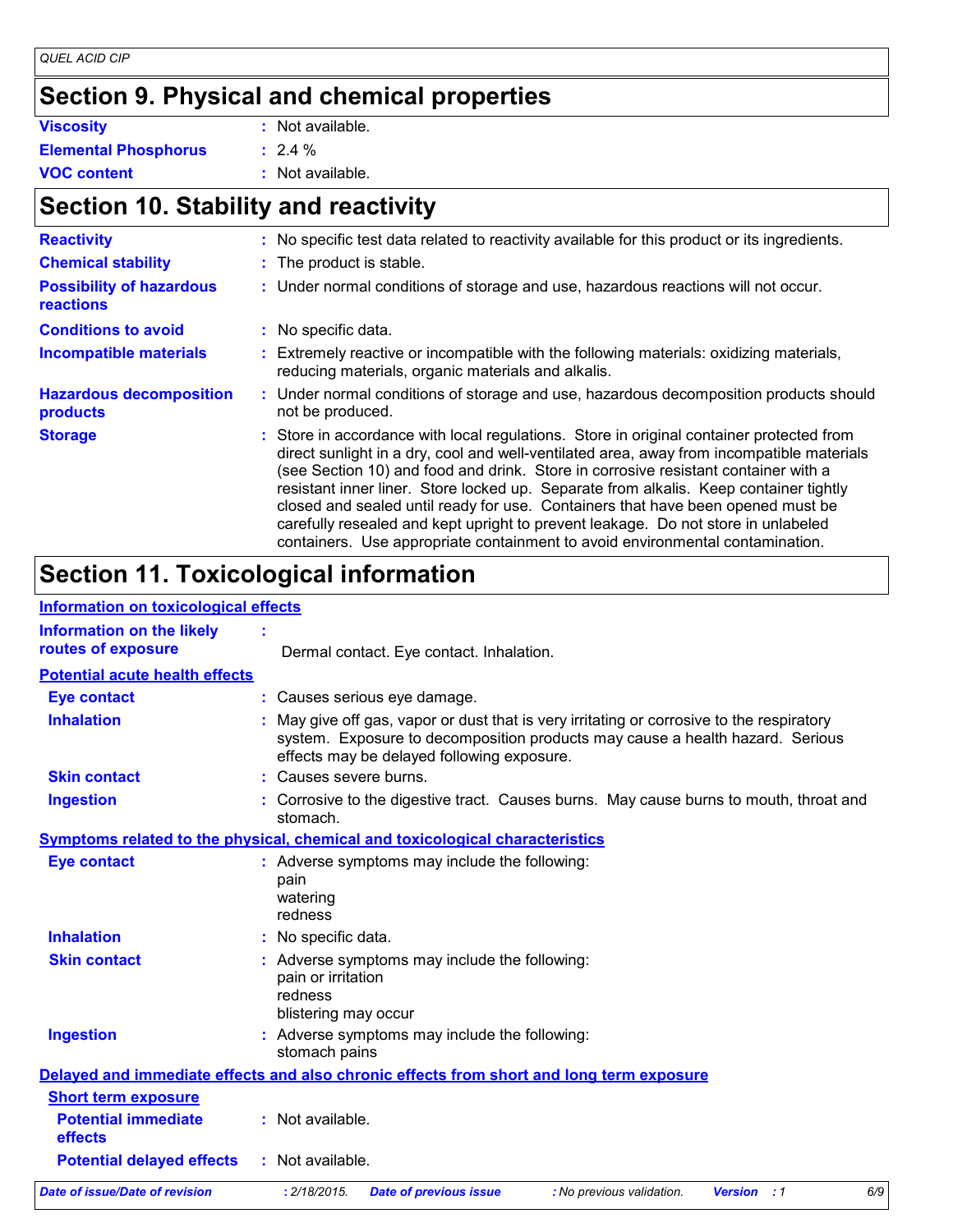# **Section 11. Toxicological information**

| Long term exposure                                |                                                     |                  |
|---------------------------------------------------|-----------------------------------------------------|------------------|
| <b>Potential immediate</b><br>effects             | $:$ Not available.                                  |                  |
| <b>Potential delayed effects : Not available.</b> |                                                     |                  |
| <b>Potential chronic health effects</b>           |                                                     |                  |
| Not available.                                    |                                                     |                  |
| <b>General</b>                                    | : No known significant effects or critical hazards. |                  |
| <b>Carcinogenicity</b>                            | : No known significant effects or critical hazards. |                  |
| <b>Mutagenicity</b>                               | : No known significant effects or critical hazards. |                  |
| <b>Teratogenicity</b>                             | : No known significant effects or critical hazards. |                  |
| <b>Developmental effects</b>                      | : No known significant effects or critical hazards. |                  |
| <b>Fertility effects</b>                          | : No known significant effects or critical hazards. |                  |
| <b>Numerical measures of toxicity</b>             |                                                     |                  |
| <b>Acute toxicity estimates</b>                   |                                                     |                  |
| <b>Route</b>                                      |                                                     | <b>ATE value</b> |

| .    | $\mathbf{r}$ . $\mathbf{r}$ , $\mathbf{r}$ |
|------|--------------------------------------------|
| Oral | 16666.7 mg/kg                              |

### **Section 12. Ecological information**

#### **Ecotoxicity :**

: Not available.

#### **Aquatic ecotoxicity**

Not available.

### **Section 13. Disposal considerations**

| <b>Waste disposa</b> |
|----------------------|
|----------------------|

The generation of waste should be avoided or minimized wherever possible. Empty **Waste disposal :** containers or liners may retain some product residues. This material and its container must be disposed of in a safe way. Dispose of surplus and non-recyclable products via a licensed waste disposal contractor. Disposal of this product, solutions and any byproducts should at all times comply with the requirements of environmental protection and waste disposal legislation and any regional local authority requirements. Avoid dispersal of spilled material and runoff and contact with soil, waterways, drains and sewers.

#### **RCRA classification :** D002 [corrosive]

**Disposal should be in accordance with applicable regional, national and local laws and regulations.**

**Refer to Section 7: HANDLING AND STORAGE and Section 8: EXPOSURE CONTROLS/PERSONAL PROTECTION for additional handling information and protection of employees.**

### **Section 14. Transport information**

**IATA/IMDG/DOT/TDG: Please refer to the Bill of Lading/receiving documents for up to date shipping information.**

### **Section 15. Regulatory information**

| <b>U.S. Federal regulations</b> | : TSCA 12(b) one-time export: No products were found.                                                           |
|---------------------------------|-----------------------------------------------------------------------------------------------------------------|
|                                 | TSCA 12(b) annual export notification: No products were found.                                                  |
|                                 | United States inventory (TSCA 8b): All components are listed or exempted.                                       |
|                                 | Clean Water Act (CWA) 311: nitric acid; Phosphoric acid                                                         |
|                                 | Clean Air Act (CAA) 112 regulated toxic substances: nitric acid                                                 |
|                                 | <b>CERCLA:</b> Hazardous substances.: Phosphoric acid: 5000 lbs. (2270 kg); nitric acid:<br>1000 lbs. (454 kg); |
|                                 |                                                                                                                 |

| Date of issue/Date of revision | : 2/18/2015. Date of previous issue | : No previous validation. | <b>Version</b> : 1 |  |
|--------------------------------|-------------------------------------|---------------------------|--------------------|--|
|--------------------------------|-------------------------------------|---------------------------|--------------------|--|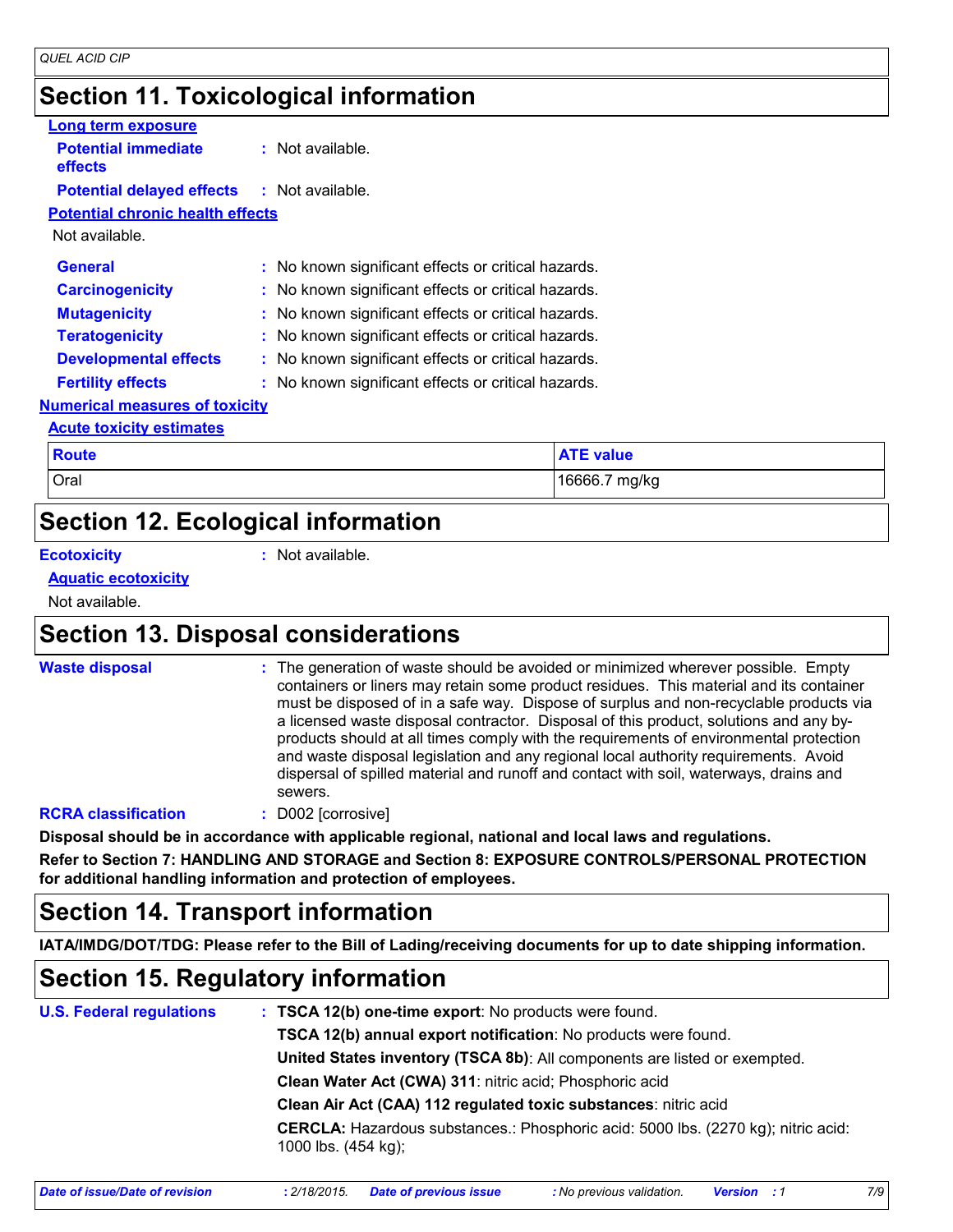## **Section 15. Regulatory information**

**EPA Registration Number :** Not available.

**Clean Air Act Section 112 :** Not listed

**(b) Hazardous Air** 

**Pollutants (HAPs)**

#### **SARA 302/304**

#### **Composition/information on ingredients**

|                    |                                                 |            | <b>SARA 302 TPQ</b> |           | <b>SARA 304 RQ</b> |           |
|--------------------|-------------------------------------------------|------------|---------------------|-----------|--------------------|-----------|
| <b>Name</b>        | $\frac{9}{6}$                                   | <b>EHS</b> | (lbs)               | (gallons) | (lbs)              | (gallons) |
| nitric acid        | $20 - 30$                                       | Yes.       | 1000                | 85.7      | 1000               | 85.7      |
| <b>SARA 304 RQ</b> | : 4058.4 lbs / 1842.5 kg [414.3 gal / 1568.1 L] |            |                     |           |                    |           |
| ADA <i>OAAIOAO</i> |                                                 |            |                     |           |                    |           |

#### **SARA 311/312**

**Classification :** Immediate (acute) health hazard

#### **SARA 313**

|                              | <b>Product name</b> | <b>CAS number</b> | $\frac{9}{6}$ |
|------------------------------|---------------------|-------------------|---------------|
| <b>Supplier notification</b> | nitric acid         | 7697-37-2         | $ 20 - 30 $   |

SARA 313 notifications must not be detached from the SDS and any copying and redistribution of the SDS shall include copying and redistribution of the notice attached to copies of the SDS subsequently redistributed.

#### **State regulations**

| <b>Massachusetts</b>                            | : The following components are listed: NITRIC ACID; PHOSPHORIC ACID                |
|-------------------------------------------------|------------------------------------------------------------------------------------|
| <b>New York</b>                                 | : The following components are listed: Nitric acid; Phosphoric acid                |
| <b>New Jersey</b>                               | : The following components are listed: NITRIC ACID; PHOSPHORIC ACID                |
| <b>Pennsylvania</b>                             | The following components are listed: NITRIC ACID; PHOSPHORIC ACID                  |
| <b>California Prop. 65</b>                      |                                                                                    |
| Not available.                                  |                                                                                    |
| <u>Canada</u>                                   |                                                                                    |
| <b>Canadian lists</b>                           |                                                                                    |
| <b>Canadian NPRI</b>                            | : The following components are listed: Nitric acid; Phosphorus (total)             |
| <b>Canada inventory</b>                         | : All components are listed or exempted.                                           |
| <b>Canadian PCP/DIN Number : Not available.</b> |                                                                                    |
| <b>International regulations</b>                |                                                                                    |
| <b>International lists</b>                      | : Australia inventory (AICS): All components are listed or exempted.               |
|                                                 | China inventory (IECSC): All components are listed or exempted.                    |
|                                                 | Japan inventory: Not determined.                                                   |
|                                                 | Korea inventory: All components are listed or exempted.                            |
|                                                 | Malaysia Inventory (EHS Register): Not determined.                                 |
|                                                 | New Zealand Inventory of Chemicals (NZIoC): All components are listed or exempted. |
|                                                 | Philippines inventory (PICCS): Not determined.                                     |
|                                                 | Taiwan inventory (CSNN): Not determined.                                           |

### **Section 16. Other information**

| <b>Date of issue/Date of revision</b>    | : 2/18/2015.              | <b>Date of previous issue</b> | : No previous validation. | <b>Version</b> : 1 | 8/9 |
|------------------------------------------|---------------------------|-------------------------------|---------------------------|--------------------|-----|
| <b>Version</b>                           | $\pm$ 1                   |                               |                           |                    |     |
| Date of previous issue                   | : No previous validation. |                               |                           |                    |     |
| Date of issue/Date of<br><b>revision</b> | : 2/18/2015.              |                               |                           |                    |     |
| Date of printing                         | : 2/18/2015.              |                               |                           |                    |     |
| <b>History</b>                           |                           |                               |                           |                    |     |